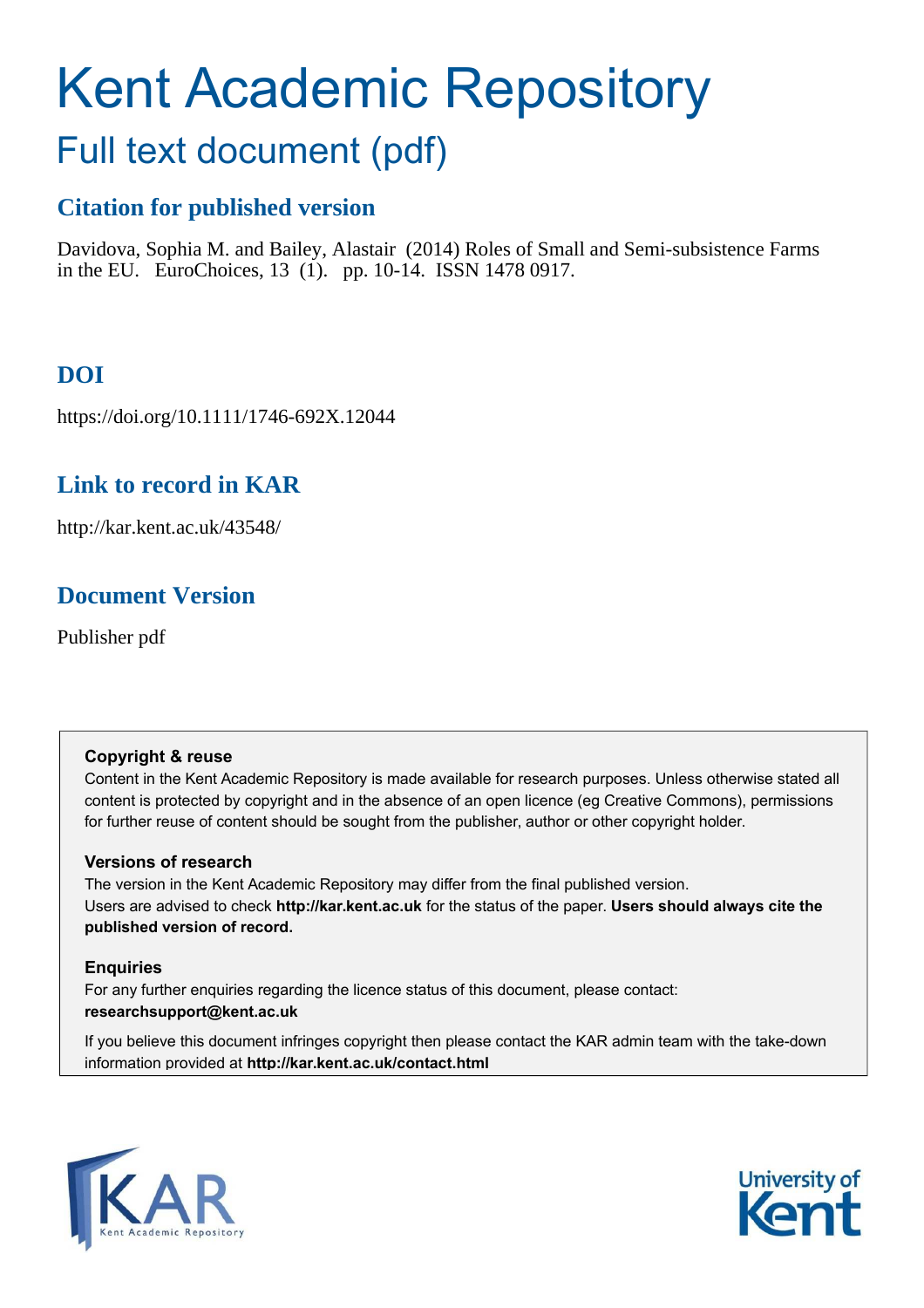## Roles of Small and Semi- subsistence Farms in the EU

Le rôle des exploitations de petite taille et de semi-subsistance dans l'Union européenne

 Rollen von Kleinbetrieben und semi- subsistenzwirtschaftlichen Betriebe in der EU

#### **Sophia Davidova and Alastair Bailey**

In recent years, small and semisubsistence farms (SSFs) in the EU have attracted increasing interest from policymakers and rural stakeholders, reflected in several conferences at EU and national level, debating the roles and development of small and SSFs, and several European collaborative research projects. This can be explained by reference to the multiple roles often attributed to these farms. This article explores these claims under a number of broad categories of roles, each of which can (and should) be explored in more detail than is possible here. The contributions of small and SSFs as suppliers of traditional local products and participants in alternative food chains are discussed by Gorton *et al* . in this issue of *EuroChoices* .

#### Household welfare and rural poverty

Small and SSFs, particularly in the New Member States (NMSs) and in the poorer regions in the Southern EU-15, are important in supporting economic and social welfare. Where unemployment and underemployment are high, state pensions are inadequate, and public sector salaries are being cut, small-scale farming can contribute to household budgets and in particular ensure improved diets. Petrovici and Gorton (2005) argue that analyses based only on monetary incomes overstate the incidence of poverty for households involved in SSFs. The importance of the contribution of SFFs to household

welfare may decrease in the long-run with the development of economies in the poorer EU Member States and the strengthening of their national state welfare systems. However, under present conditions, small and semisubsistence farming acts as a household 'coping strategy' and reduces the risk and the extent of rural poverty.

The EU-funded SCARLED project *Structural Change in Agriculture and Rural Livelihoods* valued the unsold

output (subsistence production) which was consumed by farmers' households on 660 surveyed agricultural holdings in Bulgaria, Hungary, Poland, Romania and Slovenia. After measuring the contribution of this unsold output, valued at market prices, to total household incomes, it appears that subsistence production has the potential to lift people out of the risk of poverty. The way the calculations have been done is presented in Box 1.

#### Box 1: How was the contribution of subsistence production to household **incomes measured?**

 Unsold output (subsistence production), product by product, was valued at market prices as a proxy for opportunity costs. If a household sold a portion of their output in the market, the same price was imputed for unsold quantity as it was assumed that the price the household received was the best indication of the quality of the output. In cases where the household did not sell to the market, products were valued using a weighted average price for the village. In cases where in a particular village there were only a few observations of output sold and there were large differences in reported prices, either regional averages or country averages were taken from national statistics.

The next step looked at the contribution of subsistence production to total household incomes expressed as a ratio. The ratio has been calculated as the equivalised value of unsold output per capita divided by equivalised income per capita including the value of unsold quantities. Equivalised income takes into account the size and composition of the household, and was calculated using the modified OECD equivalence scale which attributes a weight to all members of the household: 1.0 to the first adult; 0.5 to the second and each subsequent person aged 14 years and over; 0.3 to each child aged under 14 years.

For identification of poor households, the Eurostat 'at-risk-of-poverty' definition is used. This refers to individuals living in households where the equivalised income is below the threshold of 60 per cent of the national equivalised median income.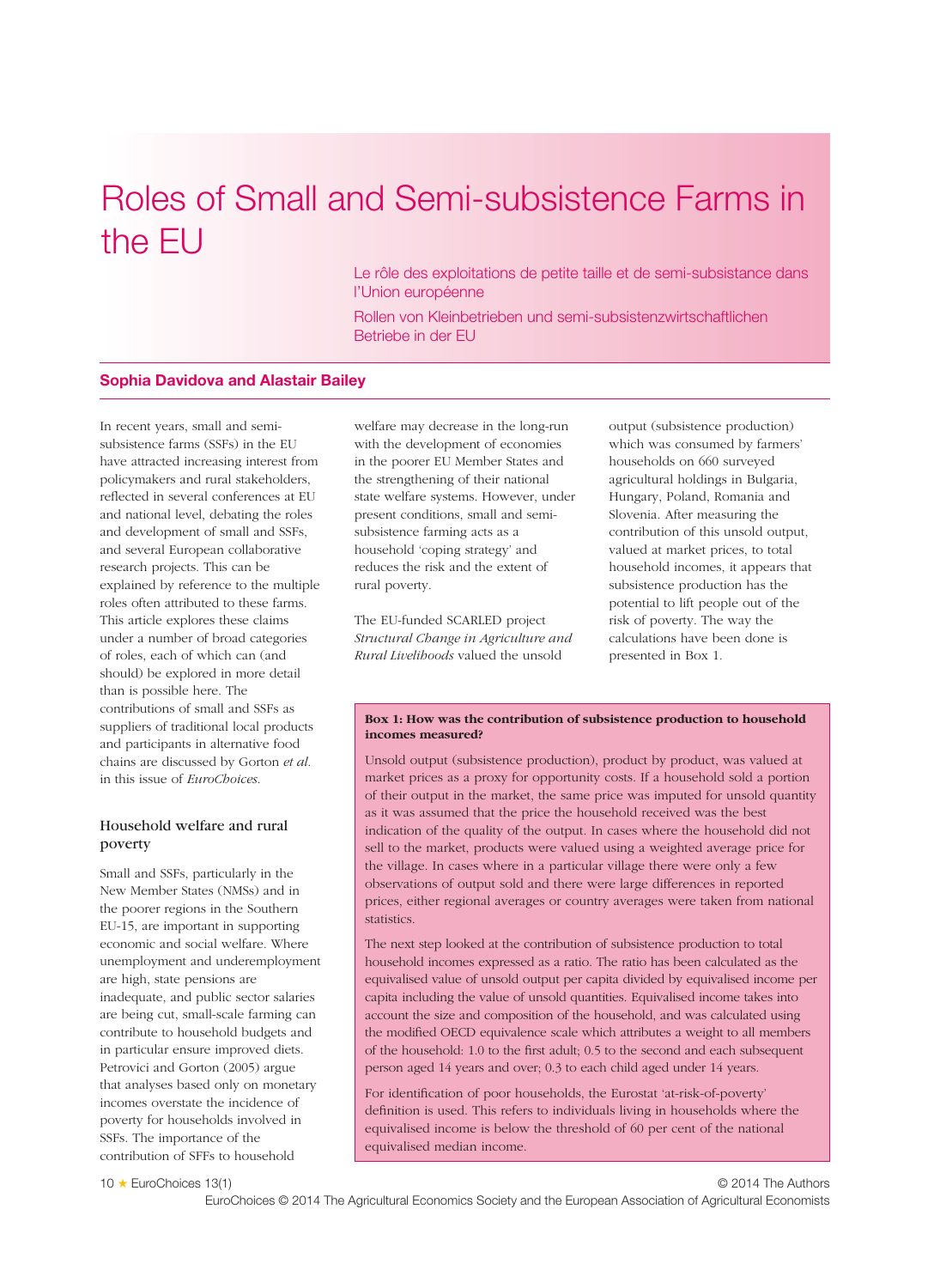#### Table 1: Share of subsistence production in total farm household  **income (%)**

|                                                                                         | <b>Bulgaria</b> | Hungary |      | Poland Romania Slovenia |      |
|-----------------------------------------------------------------------------------------|-----------------|---------|------|-------------------------|------|
| All households                                                                          | 28.3            | 6.0     | 23.5 | 32.7                    | 12.5 |
| Poor households                                                                         | 39.5            | 19.1    | 40.4 | 50.8                    | 23.3 |
| Poor households lifted out of<br>the risk of poverty through<br>subsistence production* | 12.1            | 4.8     | 7.5  | 2.3                     | 8.6  |
| <i>Note:</i> *See definition in Box 1.<br><i>Source: Davidova et al.</i> (2011).        |                 |         |      |                         |      |

As can be seen from Table 1. subsistence production contributes significantly to household incomes, particularly in Bulgaria, Poland and Romania, and, as expected, the contribution of subsistence production is higher for poor households. Semi-subsistence farming in Romania plays a critical role for poor households for whom the value of food that is non-marketed accounts for more than 50 per cent of income. However, it is in Bulgaria where subsistence production does most to lift households out of the risk of poverty.

 Some commentators, e.g. Redman (2010), expand the poverty-mitigating role of SSFs from rural areas to urban households through informal social and family networks that involve the distribution of self-produced food to the wider family. Hubbard *et al* . confirm this role for Romania in this issue of *EuroChoices* .

#### Environmental public goods

 Agriculture is widely recognised to be 'multifunctional' in the sense that it jointly produces a range of food and fibre products alongside other environmental products and services. These environmental outputs are rarely produced as a deliberate decision of the farmer and are likely to be non-rival, non-excludable in consumption or both, and as such can be considered as either 'externalities' or 'public goods'. Examples of public goods provided by farming could include biodiversity and landscape, while an example of a negative externality is that of fertiliser run-off which

adds cost to downstream water treatment.

(e)<br>
de pe<br>
semi-<br>
dans Les exploitations de petite taille et de semi-subsistance jouent dans l'Union européenne un certain nombre de rôles socioéconomiques.  $\blacksquare$ 

The conventional wisdom suggests that the impact of agriculture on the environment (positive or negative) and its intensity differs depending on the different types/sizes of farms. While large farms enter more frequently into agroenvironmental contracts and undertake conservation practices (OECD, 2005), small farms provide *scenic attributes* . Also usually, SSFs produce a range of crops and animal outputs in order to meet their households' varied dietary needs, thus often delivering more 'farmed' biodiversity than larger

specialised commercial farms. Mixed farming, something often practiced by small and SSFs, is a preferable option from an environmental perspective because it is, at least partially, a closed system. The waste products of one enterprise (crop residues), which would otherwise be loaded on to the natural resource base, are used by the other enterprise (de Haan *et al* ., 1997).

Small-scale farming could be considered a positive externality *per se* if people value a landscape populated by such farms (Davidova, 2011). In many areas, a landscape managed by very small farms which are employing traditional technologies, e.g. haystacks, is felt to have better quality. Smaller farm fields with greater length of field boundaries – hedges, banks, stone walls etc. – increase the value of habitat, biodiversity and cultural landscape (Box 2).

#### Contribution to rural communities

Farmers and their households running small farms inhabit rural areas, and maintain land, cultural life and village services. Their disappearance – either in search of higher incomes or as machines replace manual labour – would not only result in agricultural and perhaps environmental loss in terms of land abandonment in some marginal areas but may also mean depopulation in more geographically remote areas. As argued in Scotland for 'crofts' i.e.

#### Box 2: Semi-subsistence farming and high nature value farmlands

In their final report on the 'High Nature Value farmlands: Recognising the importance of South East European landscapes', the European Forum on Nature Conservation and Pastoralism (EFNCP) and the World Wildlife Fund Danube-Carpathian Programme (WWF-DCP) argue: 'It is not scientifically or *statistically justified to say that the size of the farms determines the nature values of the farmland. However, many of the practical observations on the farming practice intensity, the related size and management of the farms and associated biodiversity, support the broad statement that the areas managed by subsistence and semi-subsistence farms are also the areas with the highest farming-related nature values'* (WWF-DCP/EFNCP, 2008).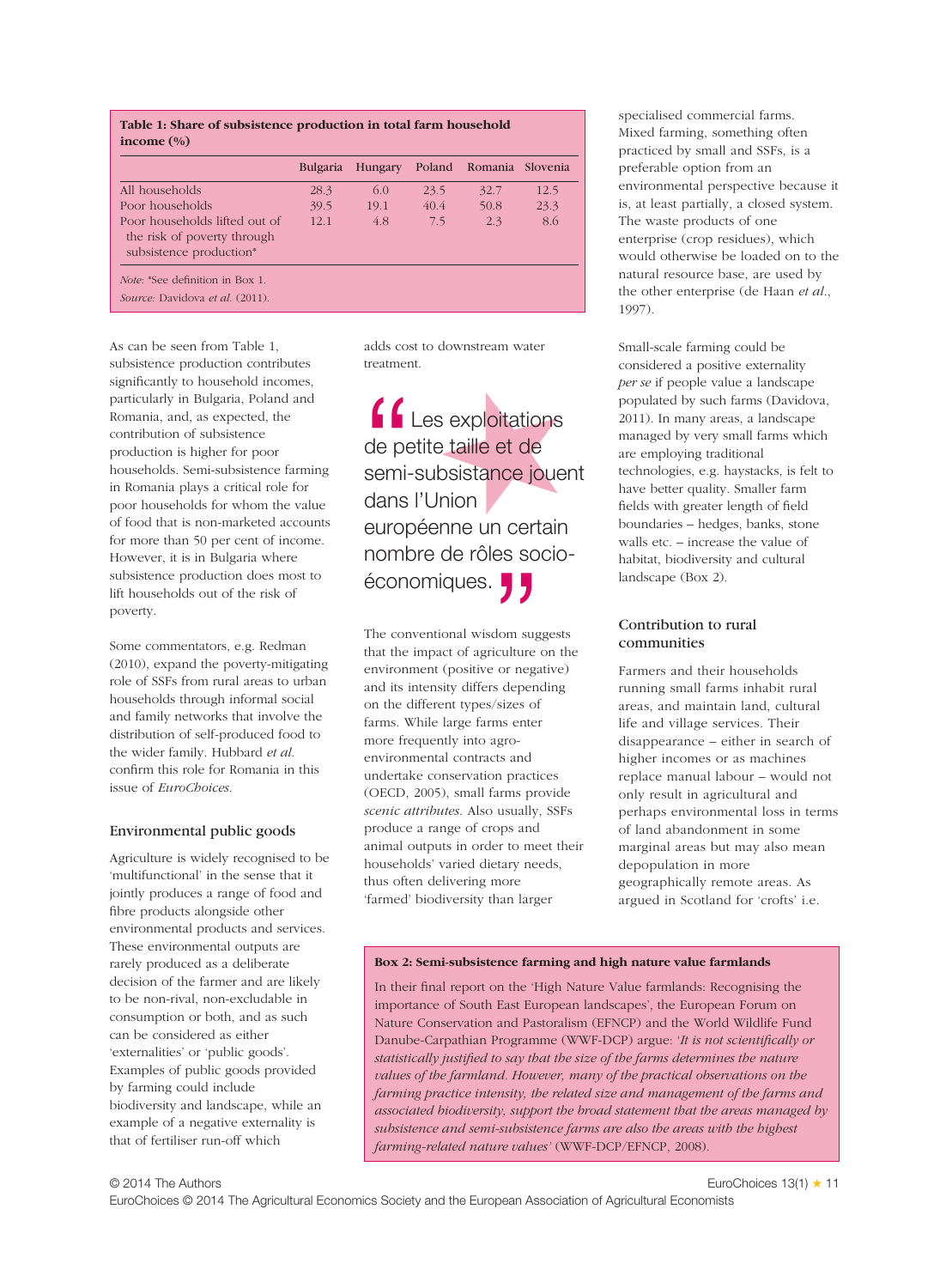

**Small farms are attracting increased policy interest**

small- scale pluriactive farms, loss or amalgamation of such farms might result in the 'emptying' of fragile remote areas.

The need and desirability of encouraging labour to leave farming are much debated. From an economic point of view, higher labour productivity, and thus incomes for those staying in agriculture, are positive developments in farming, which tends to lag behind other sectors in these respects. However, if

the scale of exit from farming is large, depopulation can undermine the vitality and economy of rural communities. In the US, the disappearance of smaller family farms has resulted in the decline or even death of some rural towns and communities (Rosset, 1999).

Moreover, there are likely to be other important interdependencies between small-farm households and their local rural economy. Off-farm employment is important throughout



**Small- scale farming can contribute to household budgets and improved diets**

the EU, even for larger farms, as farm holders and other household members work full-time, part-time or seasonally in agricultural supply and marketing businesses, public services (e.g. schools), and local shops, restaurants and tourist centres in villages and rural towns. Some family members may be fully engaged in such off-farm activity, while others may do so only at times when their labour is not required on the farm. In areas with a significant population of small farms, labour supply from farms can improve efficiency and thus welfare in other sectors of the rural economy. Moreover, beyond the direct wage benefits to small farm households, their work in rural non-farm sectors may improve their skills and experience.

Subsi<br>
Subsi<br>
Betrie Kleinbetriebe und semisubsistenzwirtschaftliche Betriebe spielen in der EU mehrere sozioökonomische Rollen. **J** 

 At a higher level, there is a strong link between general macroeconomic conditions and the rural economy, farm and nonfarm. National (and international) employment levels, interest rates and exchange rates affect the opportunities for farm labour to find work and income in nonagricultural sectors, both locally and further afield. During periods of economic growth and low unemployment, labour is 'pulled' out of agriculture, and people can find employment in the rural non-farm businesses. During economic recessions, as currently observed in some NMSs and in Southern EU-15 Member States, labour is 'pushed' back to agriculture, and farming serves as a buffer against non-agricultural unemployment.

EuroChoices © 2014 The Agricultural Economics Society and the European Association of Agricultural Economists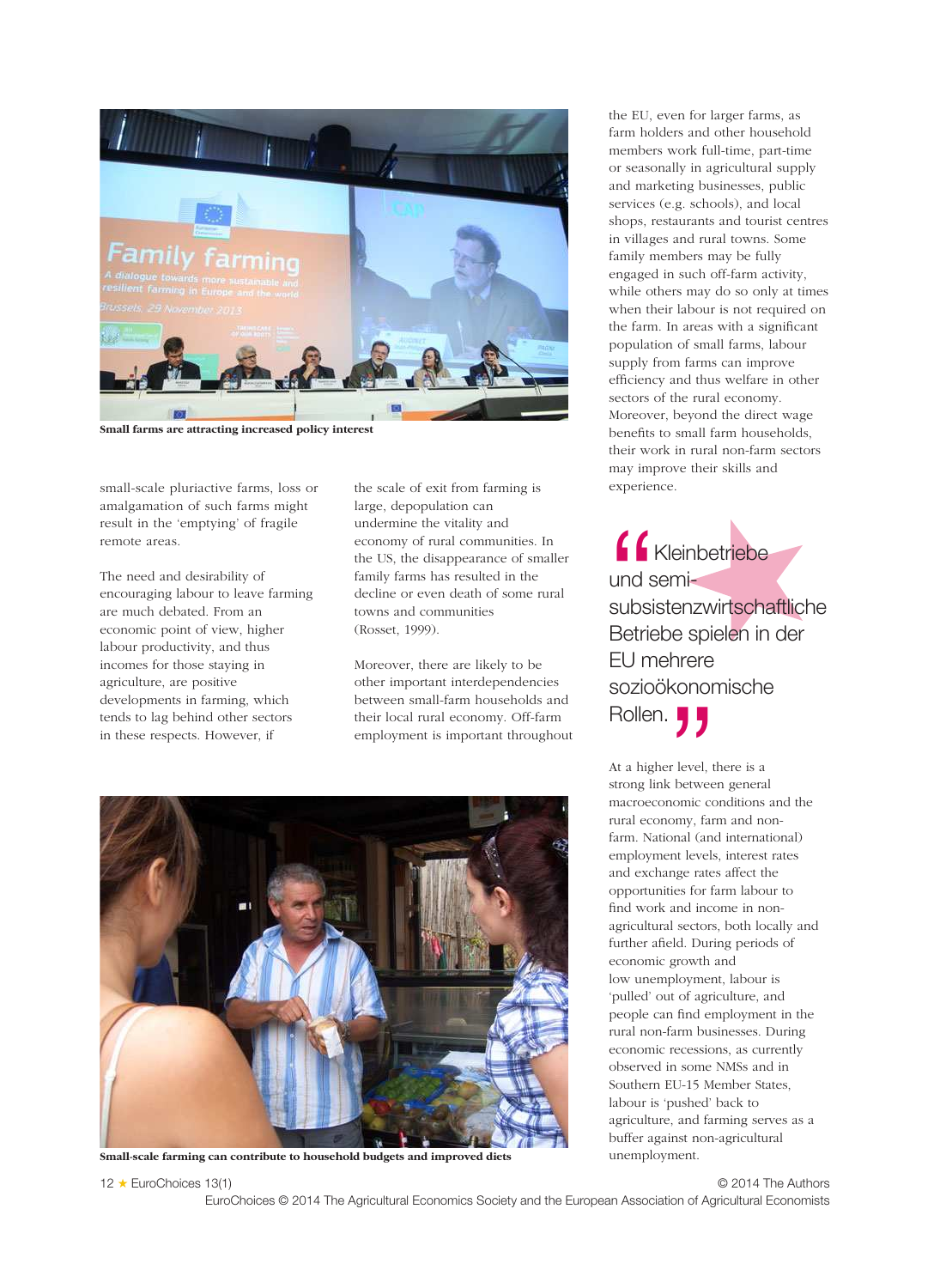#### A complex reality

Of course, the various roles of small and SSFs outlined above vary in significance both between EU Member States and between regions in individual Member States. This fact, and the complex reality in the rural areas in Europe, explain some of the difficulties of designing EU policy for small and SSFs. Moreover, in relative terms, there are considerable transaction costs in engaging in Common Agricultural Policy (CAP) measures, for both public agents and small farmers (see articles by Thomson and Dwyer in this issue of *EuroChoices* ). Both

( Small and semisubsistence farms in the EU play a number of socio-economic

roles.  $\overline{\phantom{a}}$ <br> $\overline{\phantom{a}}$  Davidova, s.  $\overline{\phantom{a}}$ 



**Small farms provide scenic landscape attributes**

efficiency arguments (correcting market failures) and equity ones (addressing poverty) can be used to justify various types of publicly funded support. However, the ability of the CAP budget and mechanisms to provide support and compensate effectively and efficiently those who provide environmental goods and other services is a matter of debate, due to the sheer number and diversity of small and SSFs, and the complexity of their various roles.

#### **Further Reading**

■ Davidova, S. (2011). Semi-subsistence farming: an elusive concept posing thorny policy questions. *Journal of Agricultural Economics*, 62(3): 503-524.

Davidova, S., Fredriksson, L. and Bailey, A. (2011). Rural livelihoods in transition: Market integration versus subsistence farming, Chapter 6 in J. Möllers , G. Buchenrieder and C. Csaki (eds.) *Structural Change in Agriculture and Rural Livelihoods: Policy Implications*  for the New Member States of the European Union, IAMO: Halle, pp. 154-175.

■ de Haan, C., Steinfeld, H. and Blackburn, H. (1997). Livestock and the environment: Finding a balance, FAO, Rome. Available online at: www.fao.org/docrep/x5303e/x5303e09.htm .

**ENRD** (2010). *Semi-subsistence farming in Europe: Concept and key issues, background paper for Semi-subsistence farming in the EU:* Current situation and future prospects conference, October 2010, Sibiu, Romania. Produced by the European Network for Rural Development, Brussels. Available online at: enrd.ec.europa.eu/app\_templates/filedownload.cfm?id=FB3C4513-AED5-E24F-E70A-F7E-A236BBB5A.

■ OECD (2005). *Farm structure and farm characteristics - Links to non-commodity outputs and externalities.* AGR/CA/APM(2004)11/ Final, OECD: Paris.

■ Petrovici, D. and Gorton, M. (2005). An evaluation of the importance of subsistence food production for assessments of poverty and policy targeting: Evidence from Romania, *Food Policy*, 30: 205-223.

■ Redman, M. (2010). *Securing public benefits from subsistence agriculture in Romania*, Rural Development Impacts (RuDI) FP7 project Deliverable D8.1, Case Study Report, produced by Centre for Ecological Engineering, Tartu, Estonia. Available online at: http://www. rudi-europe.net/uploads/media/Case-Study\_Romania\_01.pdf .

■ Rosset, P. (1999). *On the benefits of small farms*, Institute for Food and Development Policy Backgrounder 6(4), IFDP, Oakland, CA, USA . Available online at: www.foodfirst.org/pubs/policybs/pb4.html .

<sup>i</sup> WWF-DCP/EFNCP ( 2008 ). *High nature value farmlands: Recognising the importance of South East European landscapes* . Final summary report (Bulgaria and Romania) produced by the WWF-DCP/European Forum on Nature Conservation and Pastoralism. Available online at: http://www.efncp.org/download/blg\_rom/FinalReport\_HNVfarming\_BulgariaRomania\_EFNCP-WWFDCP. pdf.

Sophia Davidova, Professor of European Agricultural Policy, School of Economics, University of Kent, UK.  *Email: s.m.davidova@kent.ac.uk* 

Alastair Bailey, Reader in Agricultural Economics, School of Economics, University of Kent, UK.  *Email: a.bailey@kent.ac.uk*